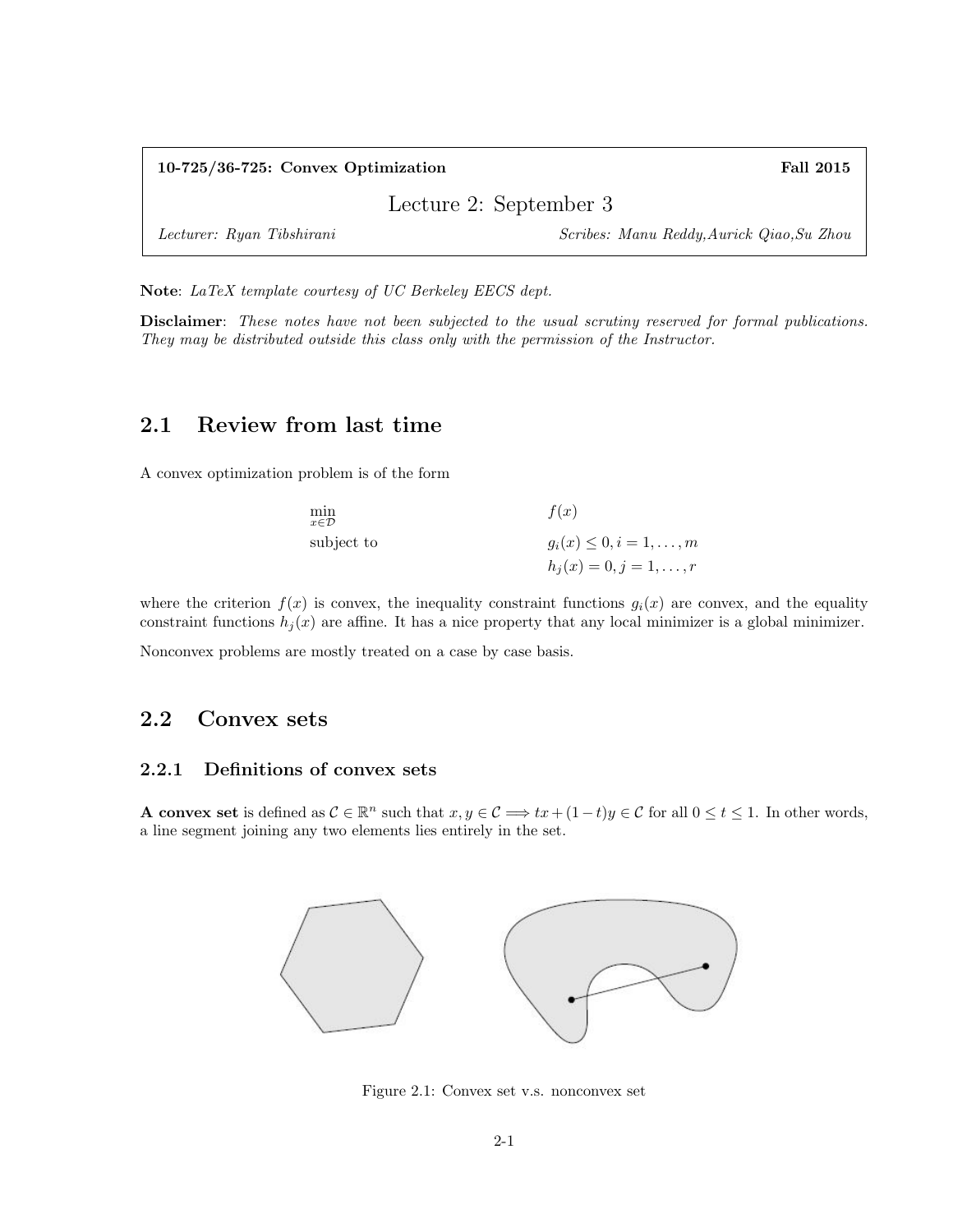A convex combination of  $x_1, \ldots, x_k \in \mathbb{R}^n$  is any linear combination:

$$
\sum_{i=1}^k \theta_i x_i = \theta_1 x_1 + \ldots + \theta_k x_k
$$

with  $\theta_i \geq 0, i = 1, \ldots, k$  and  $\sum_{i=1}^k \theta_i = 1$ 

A convex hull of a set  $\mathcal C$  is the set of all convex combination of its elements, which is always convex. Any convex combination of points in  $conv(\mathcal{C})$  is also

conv(C) = 
$$
\{\sum_{i=1}^{k} \theta_i x_i : k \ge 1, x_i \in C, \theta_i \ge 0, \sum_{i=1}^{k} \theta_i = 1\}
$$

### 2.2.2 Examples of convex sets

- Norm ball:  $\{x : ||x|| \leq r\}$ , for given norm $||\cdot||$ , radius r
- Hyperplane:  $\{x : a^T x = b\}$ , for given  $a, b$
- Halfspace:  $\{x : a^T x \leq b\}$ , for given  $a, b$
- Affine Space:  $\{x : Ax = b\}$ , for given A, b
- Polyhedron:  $\{x : Ax \leq b\}$ , for given A, b. You can visualize every row of A as a normal vector for each hyperplane involved. Also,  $\{x : Ax \leq b, Cx = d\}$  is also a polyhedron because the equality  $Cx = d$ can be made into two inequalities  $Cx \leq d$  and  $Cx \leq d$ .



Figure 2.2: Polyhedron with rows of A equal to  $a_i, \ldots, a_k$ 

• Simplex: is a special case of polyhedra, given by the convex hull of a set of affinely independent points  $x_0, \ldots, x_k$  (i.e. conv $\{x_0, \ldots, x_k\}$ ). Affinely independent means that  $x_1 - x_0, \ldots, x_k - x_0$  are linearly independent. A canonical example is the probability simplex

$$
conv\{e_1, \ldots, e_n\} = \{\omega : \omega \leq 0, \mathbf{1}^T \omega = 1\}
$$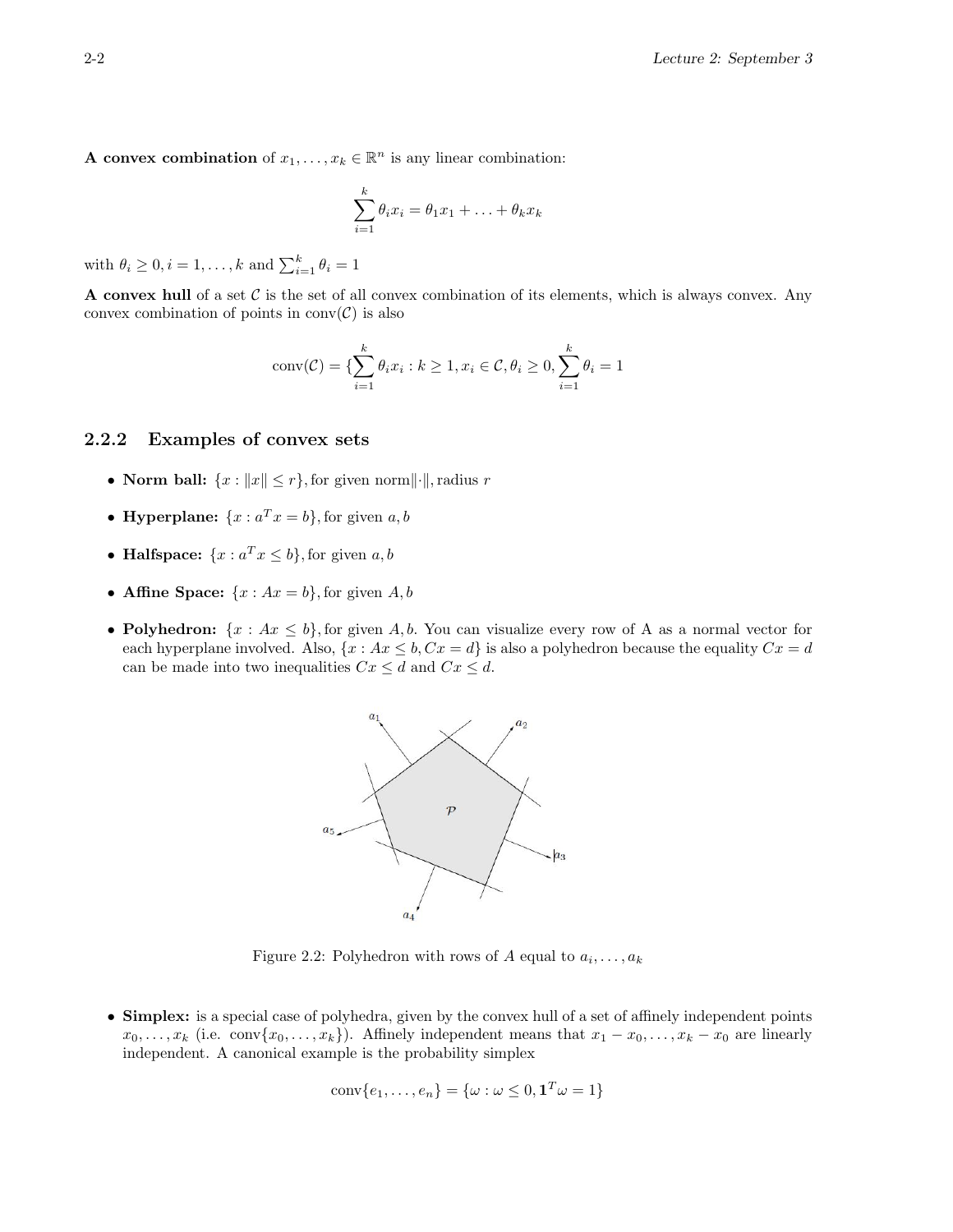## 2.2.3 Definitions of convex cones

• A cone is  $C \in \mathbb{R}^n$  such that

$$
x \in \mathcal{C} \Longrightarrow tx \in \mathcal{C} \text{ for all } t \ge 0
$$

• A convex cone is a cone that is also convex:

$$
x_1, x_2 \in \mathcal{C} \Longrightarrow t_1 x_1 + t_2 x_2 \in \mathcal{C} \text{ for all } t_1, t_2 \ge 0
$$



Figure 2.3: Convex cone

• A conic combination of points  $x_1, \ldots, x_k \in \mathbb{R}^n$  is, for any  $\theta_t \geq 0, i = 1, \ldots, k$ , any linear combination

$$
\theta_1 x_1 + \ldots + \theta_k x_k
$$

• A conic hull collects all conic combinations of  $x_1, \ldots, x_k$  (or a general set  $\mathcal{C}$ )

$$
conic({x_1,...,x_k}) = {\theta_1x_1+...+\theta_kx_k, \theta_t \ge 0, i = 1,...,k}
$$

## 2.2.4 Examples of convex cones

- Norm cone: A norm cone is  $\{(x, t) : ||x|| \le t\}$  Under the  $\ell_2$  norm, this is called a second-order cone.
- Normal cone Given set C and point  $x \in \mathcal{C}$ , a normal cone is

$$
\mathcal{N}_{\mathcal{C}}(x) = \{ g : g^T x \ge g^T y, \text{ for all } y \in \mathcal{C} \}
$$

In other words, it's the set of all vectors whose inner product is maximized at  $x$ . So the normal cone is always a convex set regardless of what  $\mathcal C$  is.



Figure 2.4: Normal cone

• **PSD cone** A positive semidefinite cone is the set of positive definite symmetric matrices. ( $\mathbb{S}^n$  is the set of  $n \times n$  symmetric matrices)

$$
\mathbb{S}^n_+ = \{ X \in \mathbb{S}^n : X \succeq 0 \}
$$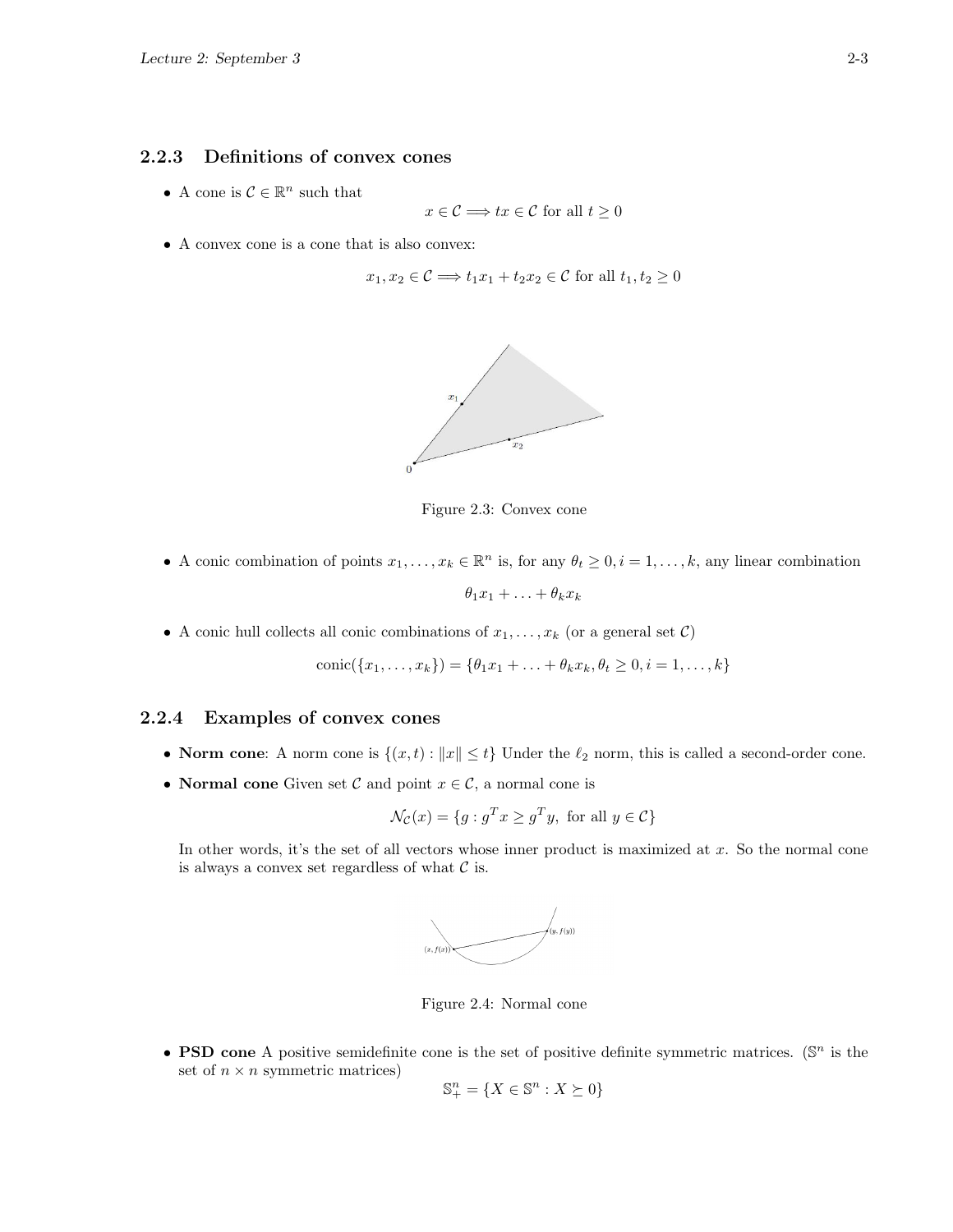## 2.2.5 Properties of convex sets

• Separating hyperplane theorem: two disjoint convex sets have a separating hyperplane between them as shown in figure:2.5



Figure 2.5: Illustration of separating hyperplane

Formally, if  $\mathcal{C}, \mathcal{D}$  are nonempty disjoint convex sets, then there exists a, b such that

$$
C \in \{x : a^T x \le b\}
$$

$$
\mathcal{D} \in \{x : a^T x \ge b\}
$$

• Supporting hyperplane theorem: any boundary point of a convex set has a supporting hyperplane passing through it. Formally, given an nonempty convex set C, for every point  $x_0 \in bd(\mathcal{C})$ , there exists a such that

$$
\mathcal{C} \in \{x : a^T x \le a^T x_0\}
$$

### 2.2.6 Operations preserving convexity

- Intersection: The intersection of convex sets is also a convex sets.
- Scaling and Translation: If C is a convex set, then the following is convex for any a,b.

$$
aC + b = \{a\,x + b : x \in C\}
$$

• Affine images and preimages: If  $f(x) = Ax + b$  and C is convex then

$$
f(C) = \{f(X) : x \in C\}
$$

is convex, and if D is convex then

$$
f^{-1}(D) = \{x : f(x) \in D\}
$$

is convex.

• Perspective images and preimages: For Function  $P : \mathbb{R}^n \times \mathbb{R}_{++} \to \mathbb{R}^n$  (where  $\mathbb{R}_{++}$  denotes positive reals),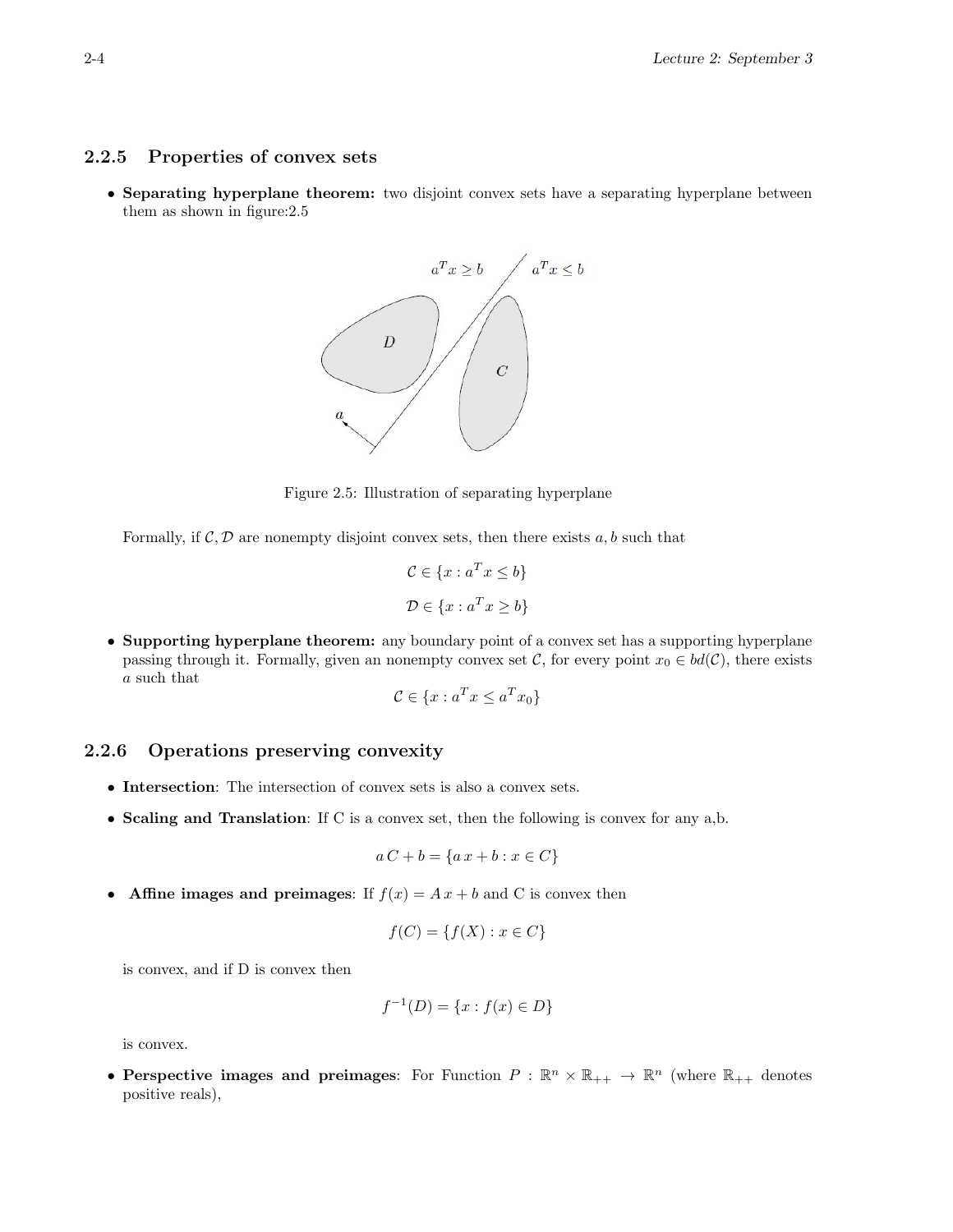$$
P(x,z) = x/z
$$

for  $z > 0$  is a perspective function. If  $C \subseteq dom(P)$  is convex, then so is  $P(C)$ , and if D is convex then so is  $P^{-1}(D)$ .

• Linear-fractal images and preimages: A linear fractal function is a perspective map composed with an affine function, defined on  $C^{T}x + d > 0$ :

$$
f(x) = \frac{Ax + b}{c^T x + d}
$$

The image and preimage of  $f(x)$  are both convex.

### 2.2.7 Example of Operations on Convex Sets

#### 2.2.7.1 Linear matrix inequality solution set

Given  $A_1, ..., A_k, B \in \mathbb{S}^n$ , a linear matrix inequality is of the form

$$
x_1A_1 + x_2A_2 + \dots + x_kA_k \preceq B
$$

for a variable  $x \in \mathbb{R}^k$ . The set C of points x that satisfy the above inequality is convex. There are 2 approaches to prove that C is convex.

**Approach 1:** We could directly verify that for  $x, y \in c \Rightarrow tx + (1-t)y \in C$ . This follows by checking that, for any v, we have,

$$
v^T (B - \sum_{i=1}^k (tx_i + (1-t)y_i) A_i) v \ge 0
$$
  

$$
tv^T (B - \sum_{i=1}^k x_i) v + (1-t)v^T (B - \sum_{i=1}^k y_i) v \ge 0.
$$

The above is true because  $x, y \in C$ .

Approach 2: Let  $f: \mathbb{R}^k \longrightarrow \mathbb{S}^n, f(x) = B - \sum_{k=1}^k f(k)$  $i=1$  $x_iA_i$  and note that this is the affine preimage of a convex set,  $C = f^{-1}(S_+^n)$ 

#### 2.2.7.2 Fantope

Given some integer  $k \geq 0$ , the *fantope* of order k is  $\mathcal{F} = \{Z \in \mathbb{S}^n : 0 \leq Z \leq I, \, tr(Z) = k\}$ . We could prove that F is convex in 2 ways.

**Approach 1:** We could prove that F is convex by taking two matrices  $0 \leq Z, W \leq I$  and  $tr(Z) = tr(W) = k$ which implies the same for  $tZ + (1-t)W$ .

Approach 2: We recognize the fact that the fantope is :

$$
\mathcal{F} = \{ Z \in \mathbb{S}^n : Z \succeq 0 \} \cap \{ Z \in \mathbb{S}^n : Z \preceq I \} \cap \{ Z \in \mathbb{S}^n : tr(Z) = k \}
$$

which is an intersection of linear inequality and equality constraints like a polyhedron but for matrices.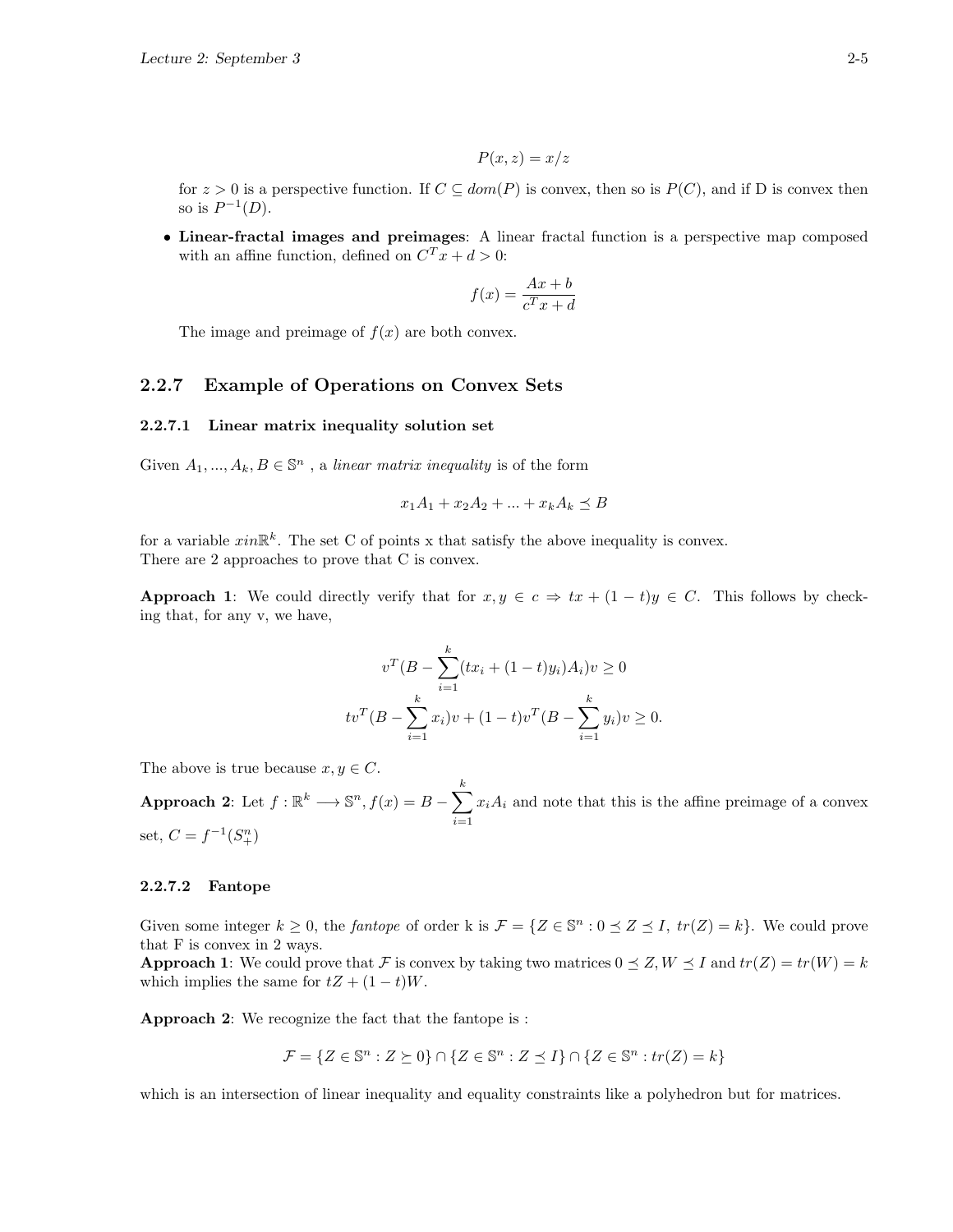#### 2.2.7.3 Conditional probability set

Let U,V be random variables over  $\{1, ..., n\}$  and  $\{1, ..., m\}$ . Let  $C \subseteq \mathbb{R}^n m$  be a set of joint distributions for U,V, i.e., each  $p \in C$  defines joint probabilities

$$
p_{ij} = \mathbb{P}(U = i, V = j)
$$

Let  $D \subseteq \mathbb{R}^{nm}$  contain corresponding **conditional distributions**, i.e., each  $q \in D$  defines

$$
q_{ij} = \mathbb{P}(U = i | V = j)
$$

Assume C is convex, Let's prove that D is convex. The set D can be rewritten as an image of a linear fractional function:

$$
D = \left\{ q \in \mathbb{R}^{n \times m} : q_{ij} = \frac{p_{ij}}{\sum_{k=1}^{n} f(x_k)} \text{ for some } p \in C \right\} = f(C)
$$

Hence D is convex.

# 2.3 Convex Functions

### 2.3.1 Definitions

A convex function is a function  $f : \mathbb{R}^n \to \mathbb{R}$  such that  $dom(f) \subseteq \mathbb{R}^n$  is convex, and

$$
f(tx + (1 - t)y) \leq tf(x) + (1 - t)f(y)
$$

The value of the function lies below the line segment joining  $f(x)$ ,  $f(y)$ .



Figure 4: Graph of a convex function

A concave function has a similar function definition as a convex function but with an opposite inequality.

f concave  $\iff$  -f convex

#### Some important modifiers:

Strictly convex: A function f is strictly convex if  $f(tx + (1-t)y) < tf(x) + (1-t)f(y)$  for  $x \neq y$  and  $0 < t < 1$ . In words, f is convex and has greater curvature than a linear function.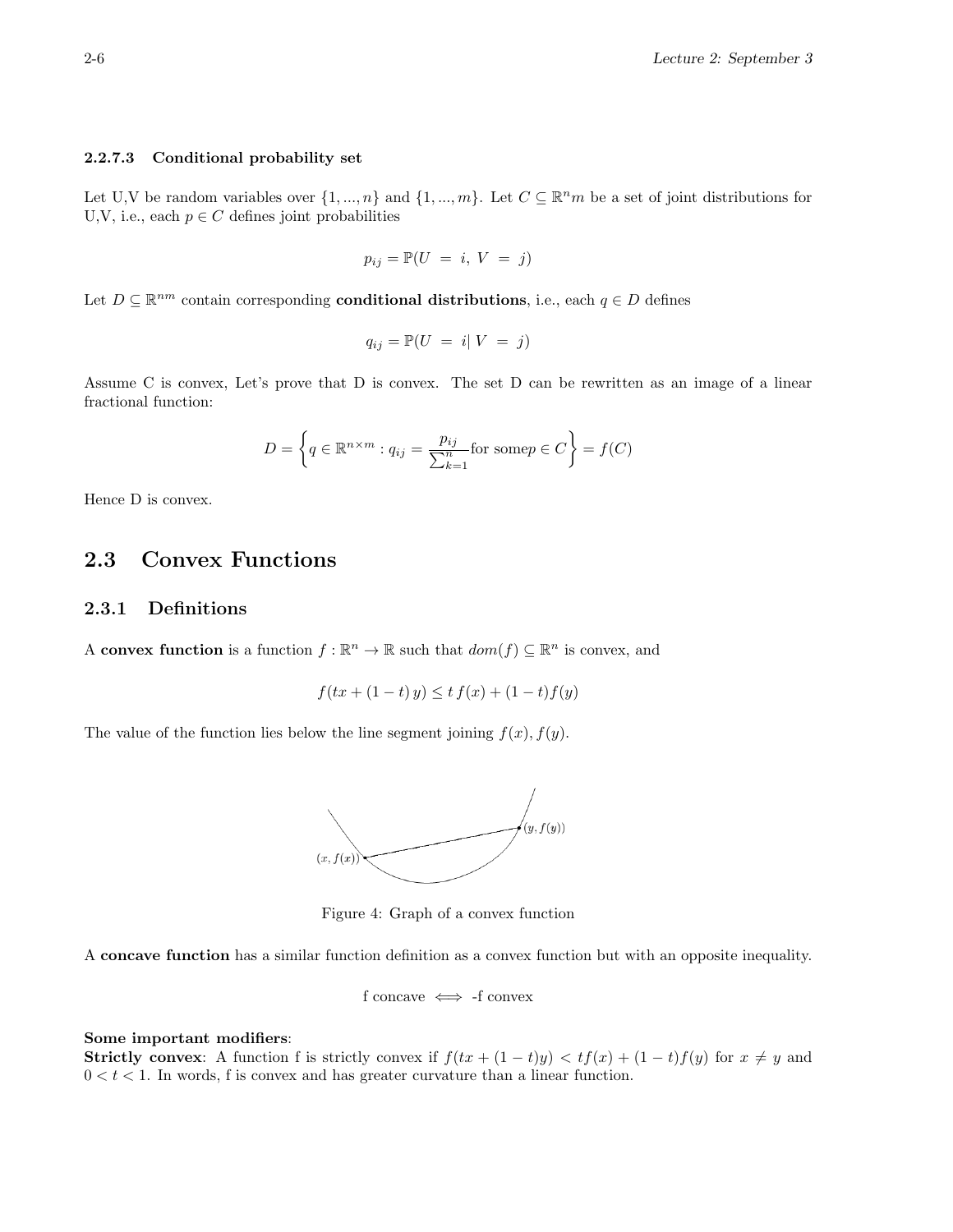**Strongly convex**: A function f is strongly convex with parameter  $m > 0$  if  $f - \frac{m}{2} ||X||_2^2$  is convex. In words, f is at least as convex as a quadratic function.

From the above definition,

Strong Convexity  $\Rightarrow$  Strict Convexity  $\Rightarrow$  convexity.

It is similarly defined for concave function.

## 2.3.2 Examples of convex functions

- Univariate functions:
	- **Exponential function:** The exponential function  $e_{ax}$  is convex for any a.
	- **Power function:** The power function  $x^a$  is convex for  $a \ge 1$  or  $a \le 0$  and is concave for  $0 \le a \le 1$ – **logarithmic function**: The logarithmic function  $log(x)$  is always concave.
- Affine function: The affine function  $a^T x + b$  is both convex and concave.
- Quadratic function: The quadratic function  $\frac{1}{2}x^TQx + b^Tx + c$  is convex provided that  $Q \succeq 0$  (positive semidefinite)
- Least square loss:  $||y Ax||^2$  is always convex since  $A^T A$  is always a PSD matrix
- Norm:  $||X||$  is convex for any norm; e.g.,  $l_p$  norms.

$$
||X||_p = \left(\sum_{i=1}^n\right)^{\frac{1}{p}}
$$
 for  $p \ge 1$ ,  $||X||_{\infty} = \max_{i=1...n} |x_i|$ 

where  $\sigma_1(X) \geq ... \geq \sigma_r(X) \geq 0$  are the singular value of the matrix X;

• Indicator function:If C is convex, then its indicator function is also convex. Its indicator function is given by

$$
I_C(x) = \begin{cases} 0, & x \in C \\ \infty, & x \notin C \end{cases}
$$

• Support function: For any set C(convex or not), its support function defined by  $I_C^*(x)$  is convex.

$$
I_C^*(x) = \max_{y \in C} x^T y
$$

• Max function: The maximum function,  $f(x) = max\{x_1, x_2, x_3, ..., x_n\}$  is a convex function.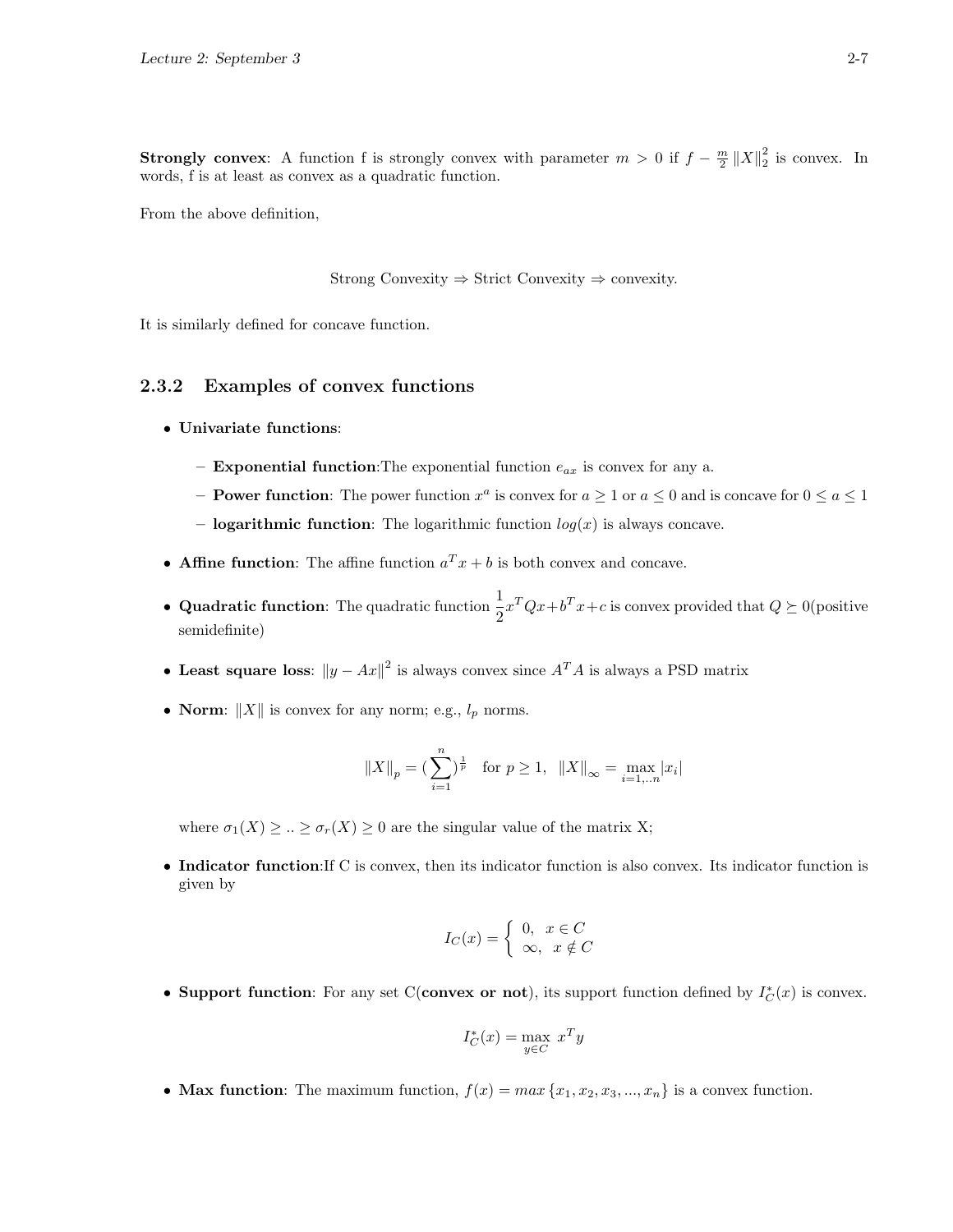# 2.4 Key properties of convex functions

- A function is convex if and only if its restriction to any line is convex. For example, let  $f : \mathbb{R}^n \to \mathbb{R}$  be a function and  $x_0, a \in \mathbb{R}^n$  be a point in the domain of f. Let  $g(t) = f(x_0 + ta)$ . Then f is convex if and only if g is convex for every choice of  $x_0$  and a. This property is useful for proving the convexity of certain functions.
- Epigraph characterization: A function f is convex if and only if its epigraph is a convex set, where the epigraph is defined as:

$$
epi(f) = \{(x, t) \in dom(f) \times \mathbb{R} : f(x) \le t\}
$$

Intuitively, the epigraph is the set of points that lie above the graph of the function.

• Convex sublevel sets: If f is convex, then every sublevel set of f is convex, where a sublevel set is defined as

$$
\{x \in \text{dom}(f) : f(x) \le t\}
$$

for some parameter  $t \in \mathbb{R}$ . Unfortunately, the converse of this statement is not true. For example,  $f(x) = \sqrt{|x|}$  is not a convex function but each of its sublevel sets are convex sets.

• First-order characterization: If f is differentiable, then f is convex if and only if dom(f) is convex, and

$$
f(y) \ge f(x) + \nabla f(x)^T (y - x)
$$

for all  $x, y \in \text{dom}(f)$ . Intuitively, the graph of f must completely lie above each of its tangent hyperplanes. This characterization shows that for a differentiable  $f$ , x minimizes  $f$  if and only if  $\nabla f(x) = 0.$ 

- Second-order characterization: If f is twice differentiable, then f is convex if and only if dom(f) is convex, and the Hessian matrix  $\nabla^2 f(x)$  is positive semi-definite for all  $x \in \text{dom}(f)$ .
- Jensen's inequality: If f is convex, and X is a random variable supported on dom(f), then  $f(\mathbb{E}[X]) \leq$  $\mathbb{E}[f(X)]$ . A good way to remember the direction of the inequality is to try the function  $f(x) = x^2$ .  $\mathbb{E}[x^2] - \mathbb{E}[x]^2$  is the variance, which must be non-negative.

# 2.5 Operations preserving convexity

Like for convex sets, there are some common operations that preserve convexity. They are useful for proving the convexity of functions without resorting to the definition.

- Non-negative linear combination: If  $f_1, \ldots, f_m$  are convex, then  $a_1 f_1 + \ldots + a_m f_m$  is convex for any  $a_1, \ldots, a_m \geq 0$ .
- Pointwise maximization: If  $f_s$  is convex for any  $s \in S$ , then  $f(x) = \max_{s \in S} f_s(x)$  is convex. The set S does not need to be finite.
- Partial minimization: If  $g(x, y)$  is convex in x, y and C is a convex set, then  $f(x) = \min_{y \in C} g(x, y)$ is convex.

Pointwise maximization and partial minimization are similar. However, the set C in partial minimization needs to be convex while the set S in pointwise maximization does not.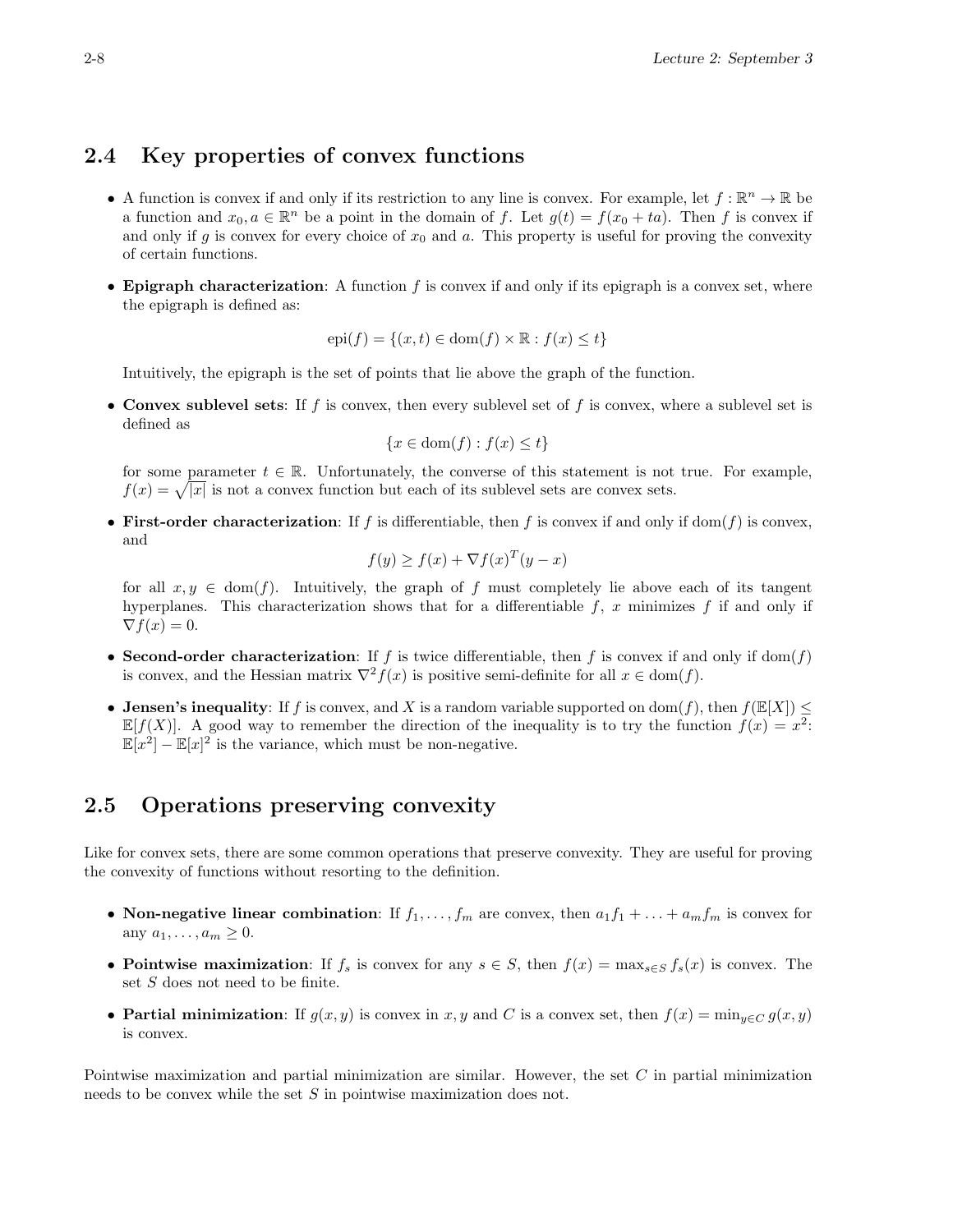- Affine composition: If f is convex, then  $g(x) = f(Ax + b)$  is convex.
- General composition: Suppose  $f = h \circ g$ , where  $g : \mathbb{R}^n \to \mathbb{R}$ ,  $h : \mathbb{R} \to \mathbb{R}$ ,  $f : \mathbb{R}^n \to \mathbb{R}$ . Then:
	- $f$  is convex if h is convex and non-decreasing, g is convex.
	- $f$  is convex if h is convex and non-increasing, g is concave.
	- $f$  is concave if h is concave and non-decreasing, g is concave.
	- $f$  is concave if h is concave and non-increasing, q is convex.

A good way to remember these is to consider  $n = 1$  and twice-differentiable h and g, taking the derivative using the chain rule,

$$
f''(x) = h''(g(x))g'(x)^{2} + h'(g(x))g''(x)
$$

- Suppose h is convex and non-decreasing, g is convex. Then  $h''(g(x)) \geq 0$ ,  $h'(g(x)) \geq 0$ , and  $g''(x) \geq 0$ , so  $f''(x) \geq 0$  and f is convex.
- Suppose h is convex and non-increasing, g is concave. Then  $h''(g(x)) \geq 0$ ,  $h'(g(x)) \leq 0$ , and  $g''(x) \leq 0$ , so  $f''(x) \geq 0$  and f is convex.
- Suppose h is concave and non-decreasing, g is concave. Then  $h''(g(x)) \leq 0$ ,  $h'(g(x)) \geq 0$ , and  $g''(x) \leq 0$ , so  $f''(x) \leq 0$  and f is concave.
- Suppose h is concave and non-increasing, g is convex. Then  $h''(g(x)) \leq 0$ ,  $h'(g(x)) \leq 0$ , and  $g''(x) \geq 0$ , so  $f''(x) \leq 0$  and f is concave.
- Vector composition: Suppose  $f(x) = h(g(x)) = h(g_1(x), \ldots, g_k(x))$  where  $g: \mathbb{R}^n \to \mathbb{R}^k$ ,  $h: \mathbb{R}^k \to \mathbb{R}$ ,  $f:\mathbb{R}^n\to\mathbb{R}$ . Then
	- $f$  is convex if h is convex and non-decreasing in each argument, g is convex.
	- $f$  is convex if h is convex and non-increasing in each argument, g is concave.
	- $f$  is concave if h is concave and non-decreasing in each argument, g is concave.
	- $f$  is concave if h is concave and non-increasing in each argument, g is convex.

### 2.5.1 Example: Distances to a set

Let C be an arbitrary set, and let  $f(x)$  be the maximum distance from x to any point in C, under an arbitrary norm:

$$
f(x) = \max_{y \in C} ||x - y||
$$

 $f_y(x)$  is convex for any fixed y since it is an affine composition with a norm. Directly applying pointwise maximization, we see that  $f$  is convex.

Now consider a convex C and let  $f(x)$  be the minimum distance from x to any point in C, under an arbitrary norm:

$$
f(x) = \min y \in C||x - y||
$$

 $g(x, y)$  is jointly convex in x, y. Directly applying partial minimization, we see that f is convex.